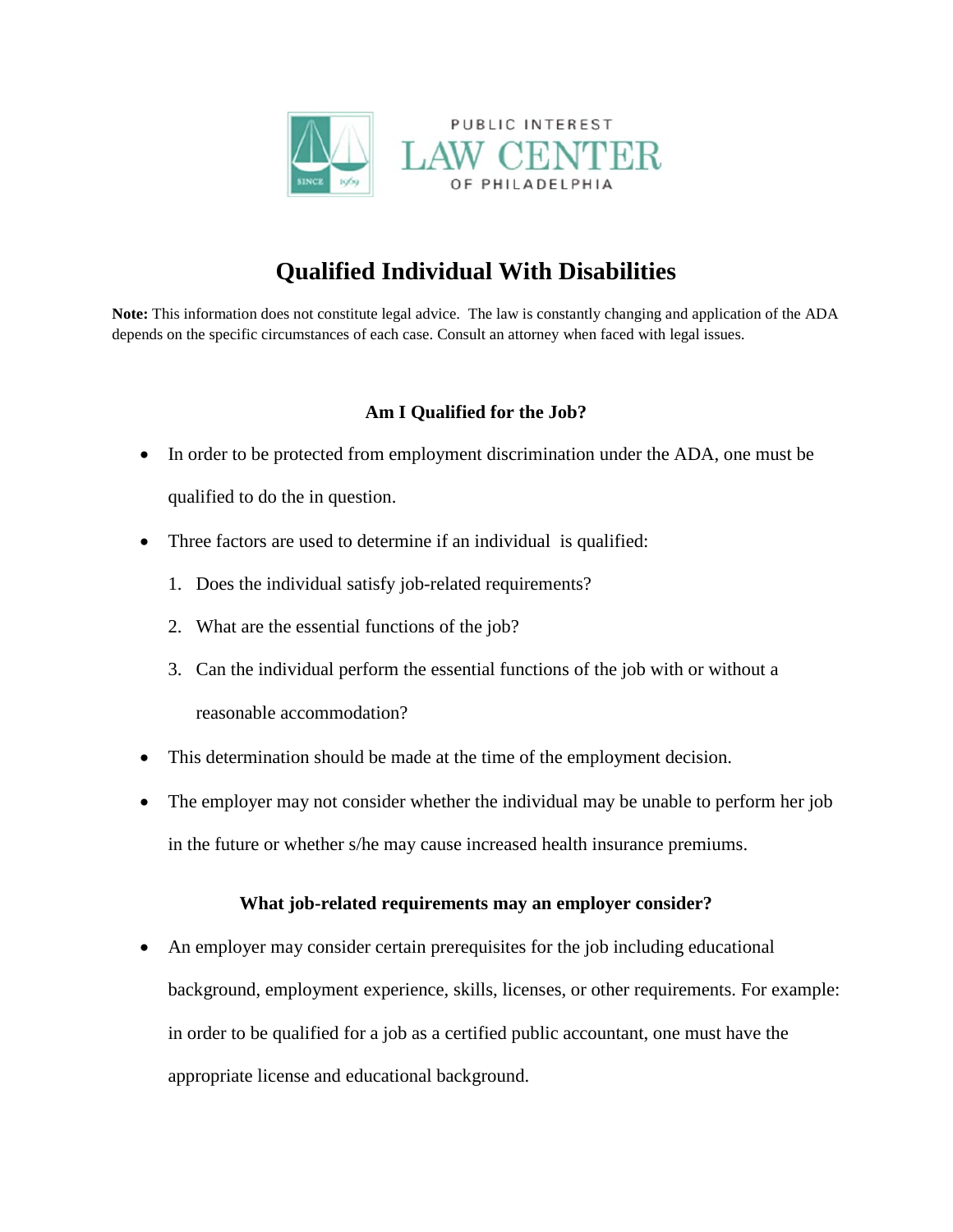- Employers may only consider job requirements that are actually related to the job and consistent with business necessity.
- Employers may be in violation of the ADA if they consider job requirements that are not actually job-related and tend to screen out individuals with disabilities.
	- o For example: a restaurant that requires dishwashers to pass a math test would probably violate the ADA because such a test screens individuals with disabilities and is not job-related.

## **What are the essential functions of a job?**

- In order to be qualified for a job, one must be able to perform the essential functions of the job position with or without a reasonable accommodation.
- Essential functions of a job are fundamental duties of the position. A job function is essential if its removal would fundamentally alter the job.
- In order to show that a function is essential to a position, the employer must actually require employees who hold that position to perform that function.
- In order to determine if a job function is essential several factors may be considered:
	- 1. Does the job exist to perform that function?
	- 2. Are there are a limited number of employees who can perform that function?
	- 3. Is the function is highly specialized such that the person holding the job was hired for her expertise or ability to perform that function?
	- 4. What are the consequences of not performing the function?
	- 5. Is the function included in the employee's job description in the employee handbook or job advertisements?
	- 6. What amount of time does the employee spending performing the function?